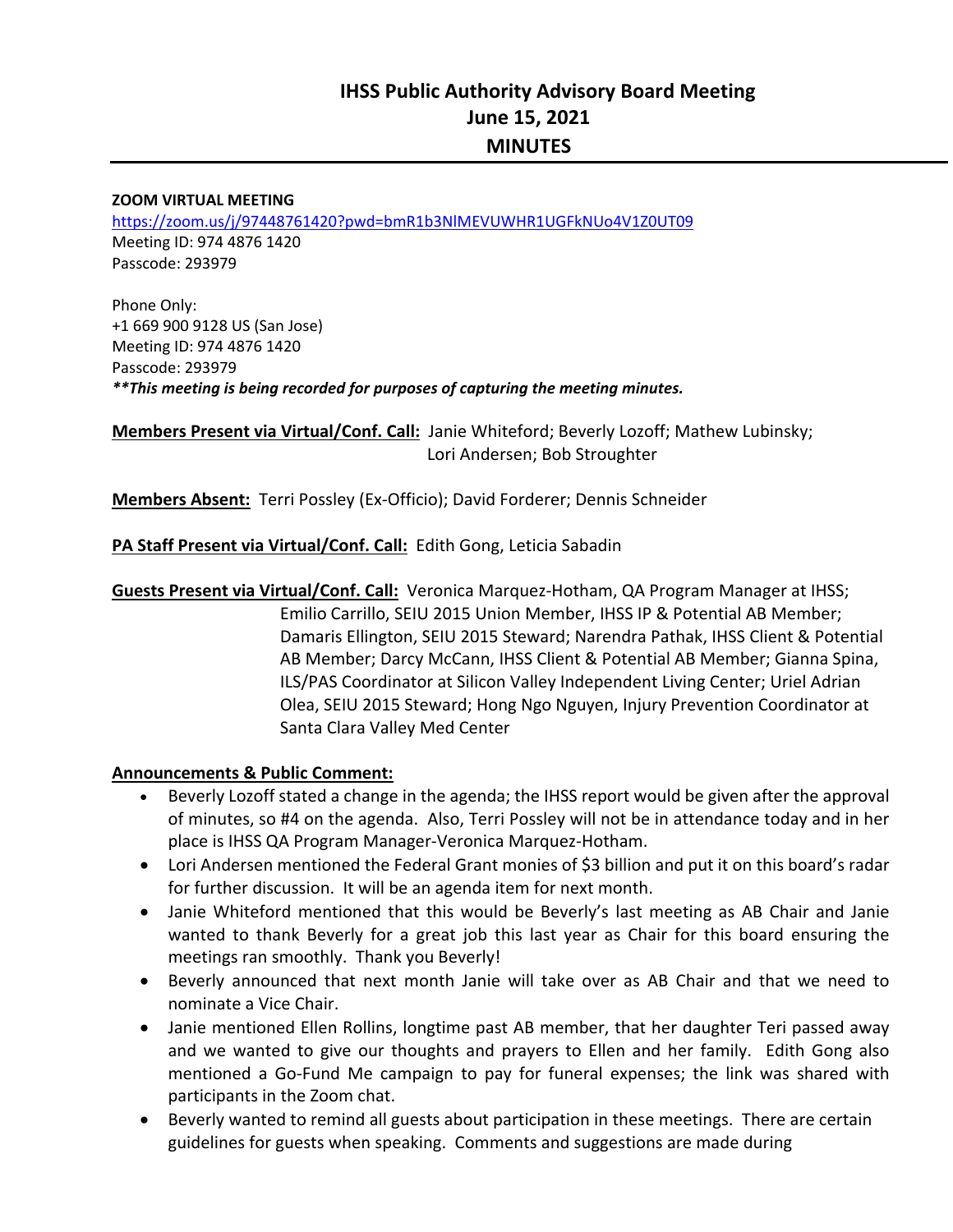announcements and public comment section in the agenda. Guests are observers; they are not official voting members, and we appreciate that guests follow these guidelines so our meetings can be more effective and avoid any or too many interruptions.

- Narendra Pathak wanted to thank this board. This IHSS AB is doing a wonderful service to Santa Clara County. Narendra suggested that we take a moment of silence and say prayers to the families and all affected by the recent tragedy with the VTA shooting. VTA is a very strong and reliable community program for many of our IHSS clients and providers, who use VTA transportation all the time. Beverly stated that we would give a moment of silence towards the end of the meeting.
- Edith Gong announced that a new collective bargaining agreement was reached with SEIU 2015. Edith will share more details once the terms and contract have been voted in and approved.
	- o Damaris Ellington also wanted to share that it was a wonderful vote. The union reps, staff and providers were very happy with the outcome of the vote for Collective Bargaining.
	- o Request that Collective Bargaining details be on next month's agenda.
- Hong Nguyen, new and first-time guest, shared contact information and title. Hong is an Injury Prevention Coordinator and would like to partner with PA and our training program. Edith will put Hong in contact with PA Training Manager, Shannin Prather.

# **Approval of Minutes:**

 Motion by Janie Whiteford to approve the May 18, 2021 meeting minutes as written, seconded by Mathew Lubinksy, vote was unanimous.

# **Social Services Agency Report:**

- Veronica Marquez-Hotham, IHSS QA Program Manager gave IHSS report in Terri's absence.
- Veronica attended one of the first of many meetings titled "Return to On‐Site Work"
	- $\circ$  The planning of staff to return to the office, there will be more meetings scheduled
	- o Some programs will telework, some will be full time in the office, and some will have a hybrid schedule
- With the current yellow tier, the Intake assessments are still in person. Re-assessments are still via phone.
- As of now, out of 192 IHSS staff there are 170 completely vaccinated.
- Disaster Service Workers: 32 were originally deployed and 10 staff have returned to their respective IHSS departments.
- IHSS hired two new Social Work Supervisors. Each with be able to hire nine social workers for their units, for a total of 19 new social workers.
	- o This will substantially lower caseloads and stress level
	- o IHSS is also training the new social workers

# **Advisory Board Budget Spending FY 21/22:**

- Beverly and Janie need to set up a budget sub-committee to setup the budget for next FY 21-22.
	- o Sub‐committee will consist of Beverly, Janie, David and Edith.
	- $\circ$  Goal is to have FY 21/22 proposed budget adopted by next month's meeting.
	- o Request that this item be on the agenda next month.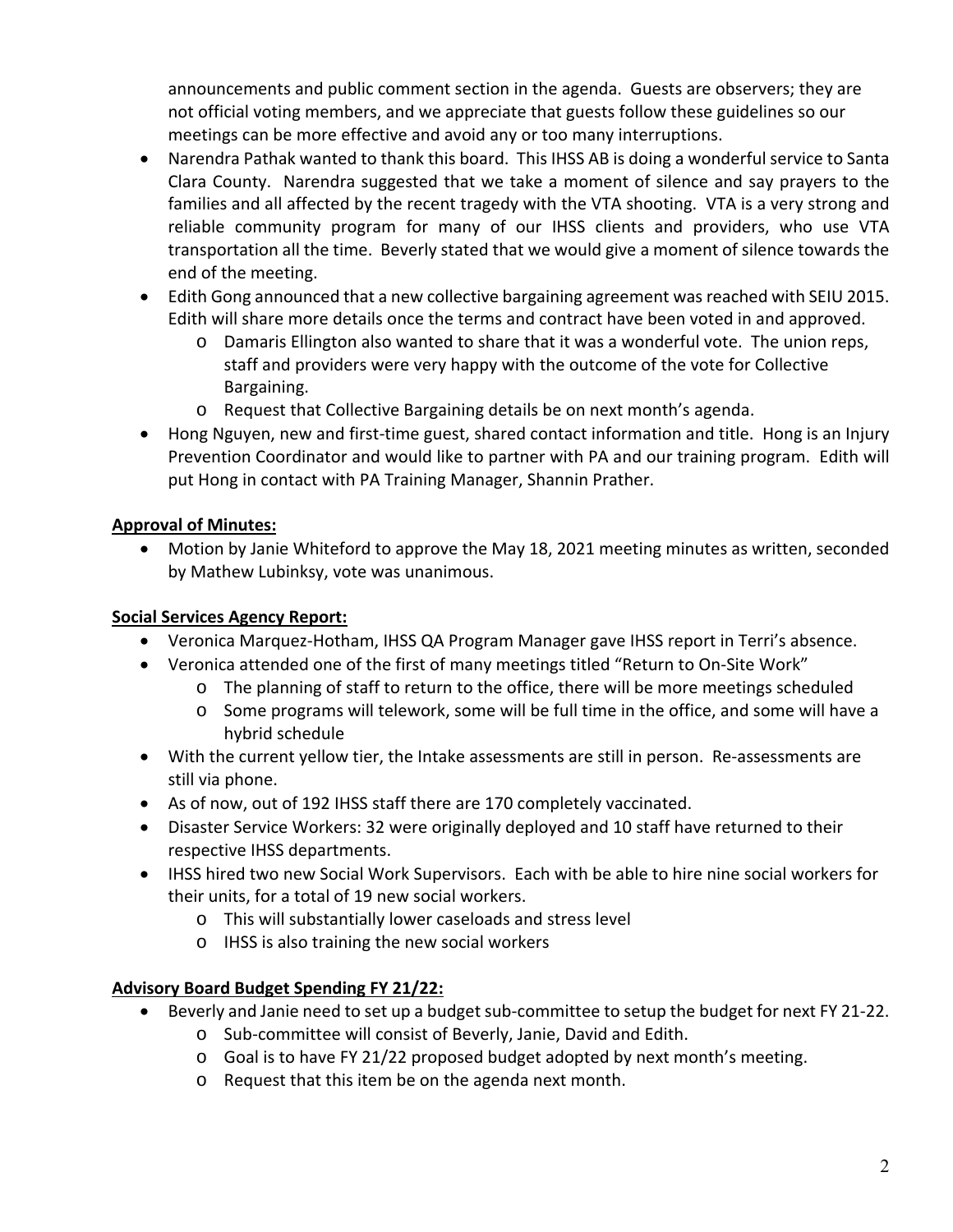### **Report Back ‐ Provider Recruitment & Outreach:**

- Lori Andersen would like to set up a task force/sub-committee for this.
	- o Lori suggested to brainstorm ideas on how to improve recruitment, retain providers, etc.
		- o This sub‐committee will consist of: Lori, plus two SCFHP staff, Janie, Edith, Angelina (PA Registry Manager), Mathew, Damaris, Emilio, Gianna.
		- o \*\*Lori will send some potential dates to Edith. Edith will setup meeting.
		- o Request that this item be on the agenda next month.

## **Annual Report Recommendations & Letter:**

- AB recommendations are required for the annual report, along with the Board Chair letter.
- The deadline is mid‐July. Janie and Beverly to discuss along with Edith.
- The two recommendations brought up today were:
	- o Janie: better and more representation from the Board of Supervisors' office and/or the board aides
	- o Mathew: Finding IPs with bladder and bowel care training and having them be compensated better. Unclear whether this is recommendation that can be made since the state does not differential pay for authorized tasks. \*\*There was much discussion regarding the IP interest and high turnover/interest in continuing as a caregiver.
- Request that this item be on the agenda next month.

# **California IHSS Consumer Alliance Report (CICA):**

- Janie Whiteford reported that CICA continues to hold monthly meetings via Zoom. She reminded all about the conference call scheduled for tomorrow, 6/16 at 10am and encouraged everyone to attend.
- Karen Keeslar will be on the call and will talk about the most recent budget that passed in the legislature and is on Governor Newsom's desk and how it affects IHSS.
- Charlie Bean, Executive Director, retired and they re-hired Amy Olsen, the new Administrator for CICA.
- CICA is working on several things: new website, new logo, new social media look.

# **PROGRAMS REPORT**

*Below in yellow/ OR \*asterisk were topics that were highlighted and mentioned.* 

Details and final IRS guidance were provided for the COBRA subsidy in the ARPA. It was somewhat of a surprise that dental and vision only plans were also included so the PA had to provide an updated list of eligible IPs to the United Administrative Services, our COBRA administrator. All COBRA notices were sent by UAS the last week of May to just under 2,900 providers.

**Staffing:** The Public Authority is fully staffed at this time.

# **Benefits Administration:**

There are **12,432** IPs enrolled in the Valley Health Plan with **3,739** of those in the Classic Plan and **8,693** in the Preferred Plan. **13,070** IPs are enrolled in the Dental/Vision plans. There were **75** Smart Pass VTA Cards issued.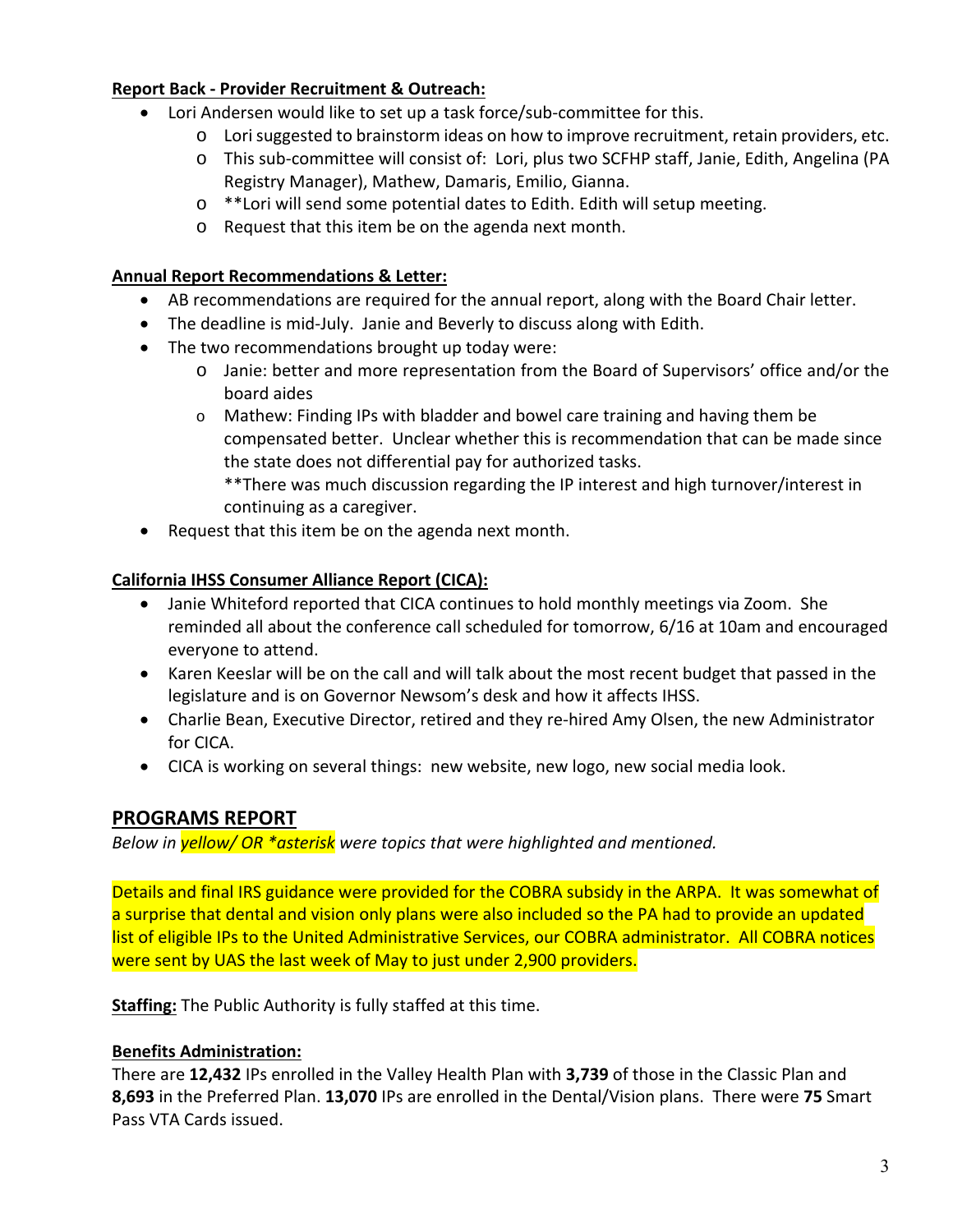# **Enrollment:**

Number of IPs enrolled: **465**  Number of IPs partially done: **867 (cumulative)** Fingerprints needing to be redone to date: **11** 

Scheduling an email/phone appointment is 12 days out (8 business days) from the time an IP completes the viewing of the orientation videos.

Group sessions with the union are still suspended due to the shelter in place order. LiveScan locations continue to be opened so IPs are getting background checks completed without issue.

### **Registry Services:**

Referral lists continue to be given over the phone, emailed and mailed remotely. There are **394** active IPs on the registry and **2,139** active consumers.

The Registry:

- Completed **47** new consumer intakes and reactivated **33** consumers
- Attained **58** matches
- Provided **531** new interventions with over **232 hours** spent on the interventions

**Care Coaching:** The Registry received **21** referrals for Care Coaching

- **12** remote care coaching consultations were conducted
- Total active consumers **55**
- Total inactive consumers **254**

**Urgent Care Registry:** There were **15** hours of urgent care services authorized to **3** consumers.

**Emergency Backup Registry:** There were no (0) requests for an emergency backup provider this month. There are a total of **19** providers on the emergency backup registry.

**Registry Introductory Training (RIT): Two** remote RIT were held, in Spanish and English

- **16** interviews were conducted
- **35** reference check calls made, with **34** completed reference checks
- **24 (11 Eng/13 Sp)** providers attended the eRIT
- **24** providers were added to the registry; the largest number added in one month

**EPG (formerly PPE):** A total of **287** kits were mailed with **189** sets going to IPs and **98** sets to Consumers for a total of **2,850** masks and **5,740** pairs of gloves.

**Public Authority Phone Calls:** Calls continue to go to voicemail, are retrieved by staff and called back remotely. Therefore, only total inbound calls are reflected below and will continue until all staff return to the office. The PA received **4,295** voicemails/phone calls. Breakdown of the calls:

- **Registry 1408**
- **Enrollment 1,079**
- **General 104**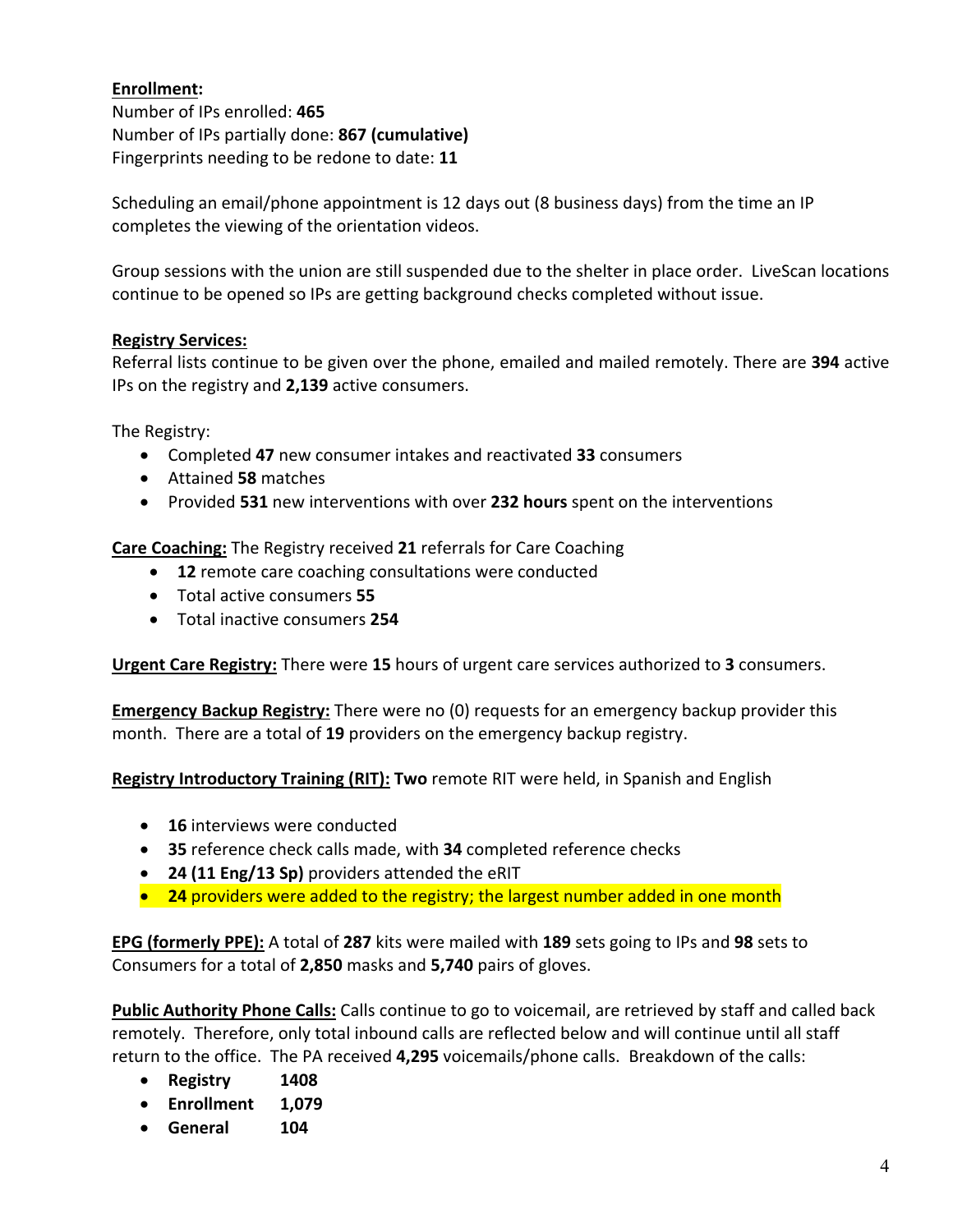- **Benefits 1,268**
- **Training/PPE 436**

|             |                               |      | # IPs          | <b>IPs</b> |           |                 |
|-------------|-------------------------------|------|----------------|------------|-----------|-----------------|
| <b>Date</b> | <b>Class</b>                  | Lang | <b>Trained</b> | Registered | No Show % | Venue           |
| 5/3         | <b>CPR</b>                    | Span | 7              | 9          | 22%       | Cupertino       |
| 5/4         | <b>Nutrition</b>              | Eng  | 8              | 12         | 33%       | <b>Milpitas</b> |
| 5/5         | <b>First Aid</b>              | Mand | 12             | 14         | 14%       | Cupertino       |
| 5/6         | Nutrition                     | Viet | 11             | 12         | 8%        | Milpitas        |
| 5/7         | <b>First Aid</b>              | Viet | 9              | 13         | 31%       | Cupertino       |
| 5/8         | <b>Understanding Diabetes</b> | Viet | 15             | 18         | 17%       | Online          |
| 5/10        | <b>CPR</b>                    | Eng  | 7              | 12         | 42%       | Cupertino       |
| 5/12        | <b>First Aid</b>              | Eng  | 8              | 12         | 33%       | Cupertino       |
| 5/13        | <b>Understanding Diabetes</b> | Viet | 13             | 15         | 13%       | <b>Milpitas</b> |
| 5/14        | <b>CPR</b>                    | Viet | 9              | 13         | 31%       | Cupertino       |
| 5/15        | <b>Nutrition</b>              | Viet | 12             | 17         | 29%       | Online          |
| 5/17        | <b>CPR</b>                    | Eng  | 8              | 12         | 33%       | Cupertino       |
| 5/18        | <b>Mental Health</b>          | Eng  | 11             | 15         | 27%       | Milpitas        |
| 5/19        | <b>First Aid</b>              | Eng  | $\overline{7}$ | 12         | 42%       | Cupertino       |
| 5/20        | <b>Mental Health</b>          | Viet | 10             | 11         | 9%        | Milpitas        |

**IP Trainings:** 15 classes were held this month. 147 IPs were trained with \$3,650 paid to providers as incentive payments. 13 classes were in person and two classes were online.

**Electronic Time Sheets:** The combined adoption rate continues to be steady state at **99.9%** with the state average is at 99.1%. Providers reached **99.9%** and Consumers reached **99.9%.**

**Direct Deposit: 65.9%** of IPs are using direct deposit.

**Sick Leave Update: 26,755** active IPs have accrued 16 hours of sick leave. **4,990** have claimed some hours and **3,809** have claimed all 16 hours so far.

**SEIU Collective Bargaining:** One collective bargaining meeting was held in May; both parties executed an extension to the existing agreement to end of June.

# **CAPA REPORT**

*Below in yellow/ OR \*asterisk were topics that were highlighted and mentioned.* 

The CAPA Board met on May 27.

**State Budget Overview:** The May revise was released on May 14 with marathon hearing sessions starting May 17 continuing until late into the evening and on weekends. Key takeaways include:

• The May revision had lower caseload projections that those presented in the January budget estimate, so the PA and IHSS admin funding and allocations are down by \$223K and \$2.739M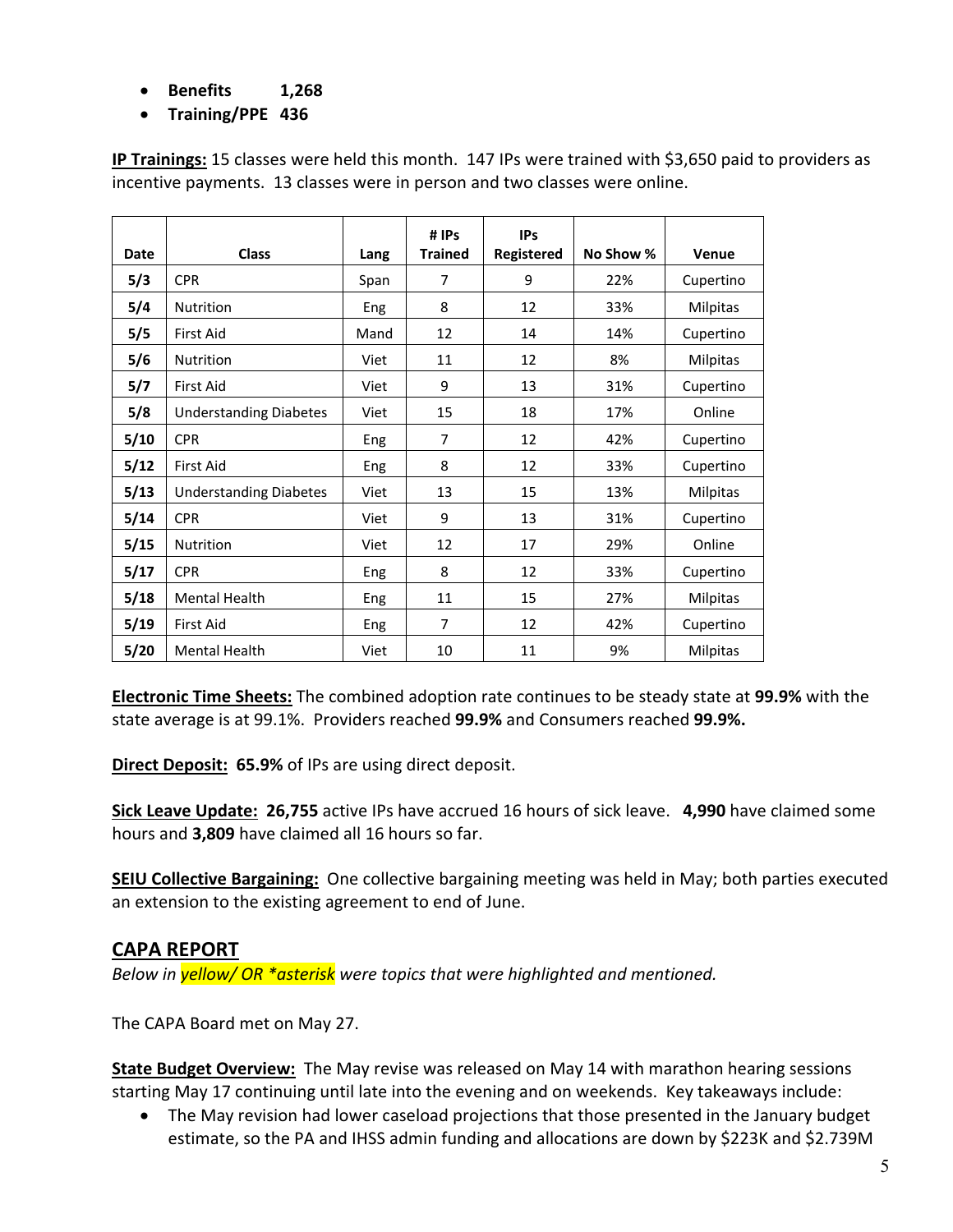respectively. Overall, there's a small PA budget increase from FY21 since the budget was flat from FY20.

- Permanent repeal of the 7% cut to IHSS service hours. This is a huge win for consumers!
- The state/county sharing ratio is permanently extended (65%/35% respectively), along with the 10% option for counties to receive state funding over the cap. The administration's trailer bill language limits the number of times that the 10% county option can be used to two times over the lifetime. The Administration clarified that the 10 over 3 option will reset on January 2022 and then there's a six‐year period where the option can be used. This is very helpful for counties that have a high wage and where they are consistently over the wage cap.
- The administration is proposing to automate the termination of IHSS when annual Medi-Cal redeterminations are incomplete. A collation opposes the proposal and is asking the legislature to reject the trailer bill language and clarify that IHSS consumers can be temporarily transitioned onto IHSS‐Residual when suspended from Medi‐Cal.
- Trailer bill language has been added to repeal the prohibition on the use of geo-tracking or GPS tracking for EVV for IHSS. The state is continuing to push the Biden administration to makes changes to the previous administration's decision regarding EVV/geo-tracking for home care workers.

### **New to the budget are the following items:**

- Funding to establish a permanent backup provider system (EBR) with \$12M in services. The proposal assumes that the \$2 wage differential for IPs would continue and 2/3 of the funding would be used for contract mode and 1/3 would be used for IPs. General idea that IPs who were deployed for COIVD EBR would be recruited and deployed similarly for consumers who have an immediate need for service when their health and safety are in jeopardy. This is much broader definition than COVID EBR. There is much detail that is missing primarily in the guidance and criteria of who qualifies for this emergency backup service and who the employer of record would be if an care provider is deployed without any choice from the consumer. CAPA and CWDA are pushing for contingency Trailer Bill Language that requires statue to be in place before a system can be implemented on a statewide level and that additional funds be available for PA and county admin.
- Long-Term Career Pathways Last minute \$200M one-time general fund to provide incentives, support and career pathways for IHSS providers to build skills and experiences so they can move into other higher paying home health or healthcare jobs. There was not a lot of detail on how this would be administered or implemented by the state and CAPA, CWDA and CSAC requested that PAs and counties be included in stakeholder discussions before any statewide contract or agreement be signed.
- CWDA/CAPA Proposal for Electronic Forms Request for \$5M in general funds for CDSS to build capabilities in EPS and TTS to allow certain forms to be electronically signed and submitted by consumers and providers.

### **Legislation:**

The only legislation that was discussed were Brown Act bills, in particular AB339. Most of the other bills are unlikely to move forward in this year's legislative agenda.

**AB 339 (Lee) Brown Act:** Renamed and amended "Local government: open and public meetings". This bill was completely rewritten and now applies only to city council and county board of supervisors containing at least 250K people (large urban areas) where the public will be allowed to participate in a